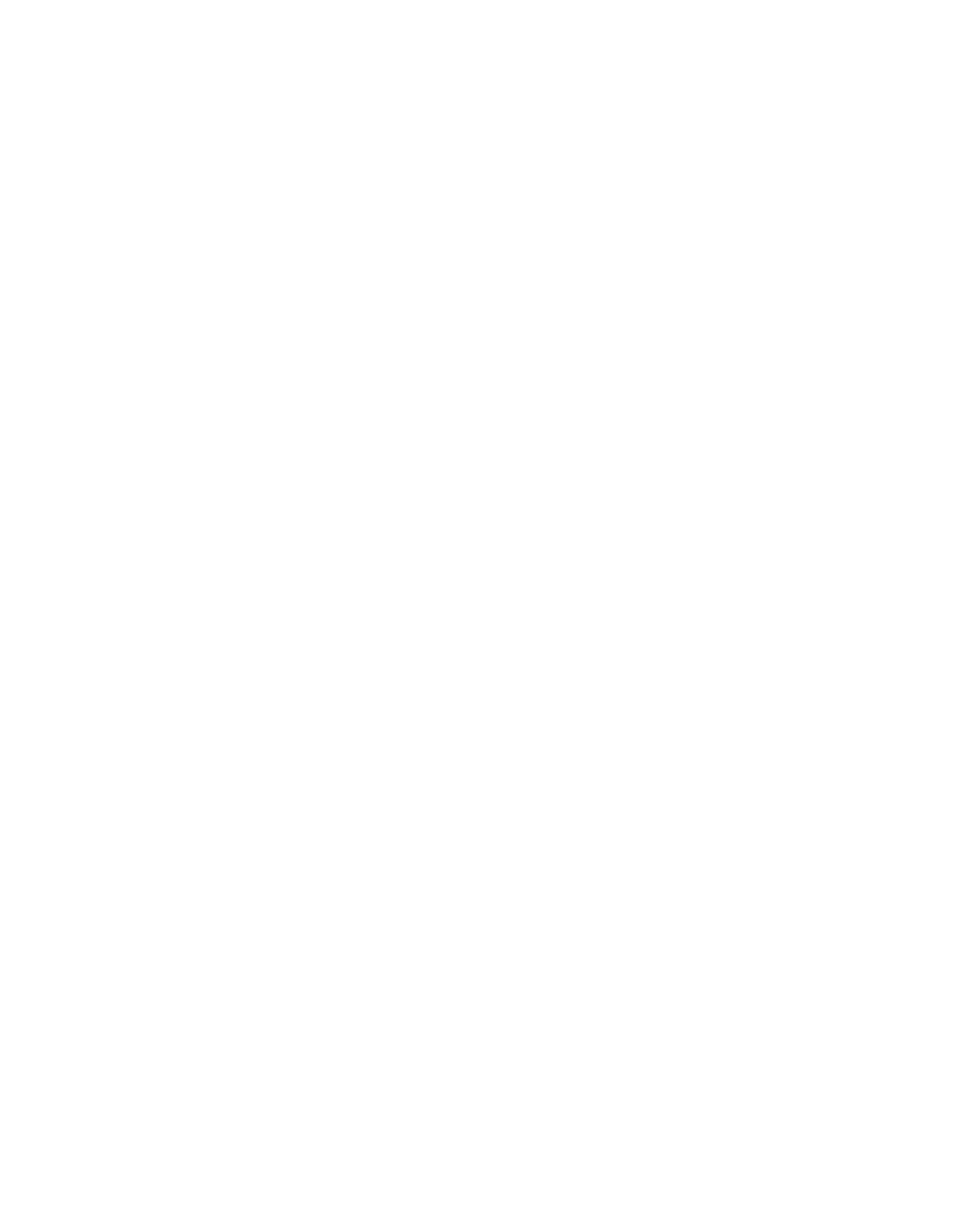# **Contents**

| Introduction                                                       | $\overline{2}$ |
|--------------------------------------------------------------------|----------------|
| <b>Considerations Before Developing a Credit Course Locally</b>    | 3              |
| <b>Requirements for Locally Developed Courses</b>                  | 4              |
| <b>Compulsory Credit Courses</b>                                   | 5              |
| <b>Optional Credit Courses</b>                                     | 6              |
| <b>Procedures for Local Development of Optional Credit Courses</b> | 7              |
| Grade 11 and 12 Destination-Related Courses                        | 7              |
| Grade 9 and 10 Courses and Grade 11 and 12 Open Courses            | 7              |
| <b>Submission for First-Time Approval</b>                          | 8              |
| <b>Submission for Re-approval</b>                                  | 10             |
| <b>The Approval Process</b>                                        | 11             |
| Requirements After the Course Has Been Approved                    | 11             |
| Appendix A: Request for Approval of a Locally Developed Course     | 12             |
| Appendix B: Request for Re-approval of a Locally                   | 14             |
| <b>Developed Course</b>                                            |                |
| <b>Appendix C: Ministry of Education District Offices</b>          | 16             |
|                                                                    |                |

Une publication équivalente est disponible en français sous le titre suivant : *Guide pour les cours élaborés à l'échelon local de la 9<sup>e</sup> à la 12<sup>e</sup> année – Processus d'élaboration et d'approbation, 2004*.

This publication is available on the Ministry of Education's website at http://www.edu.gov.on.ca.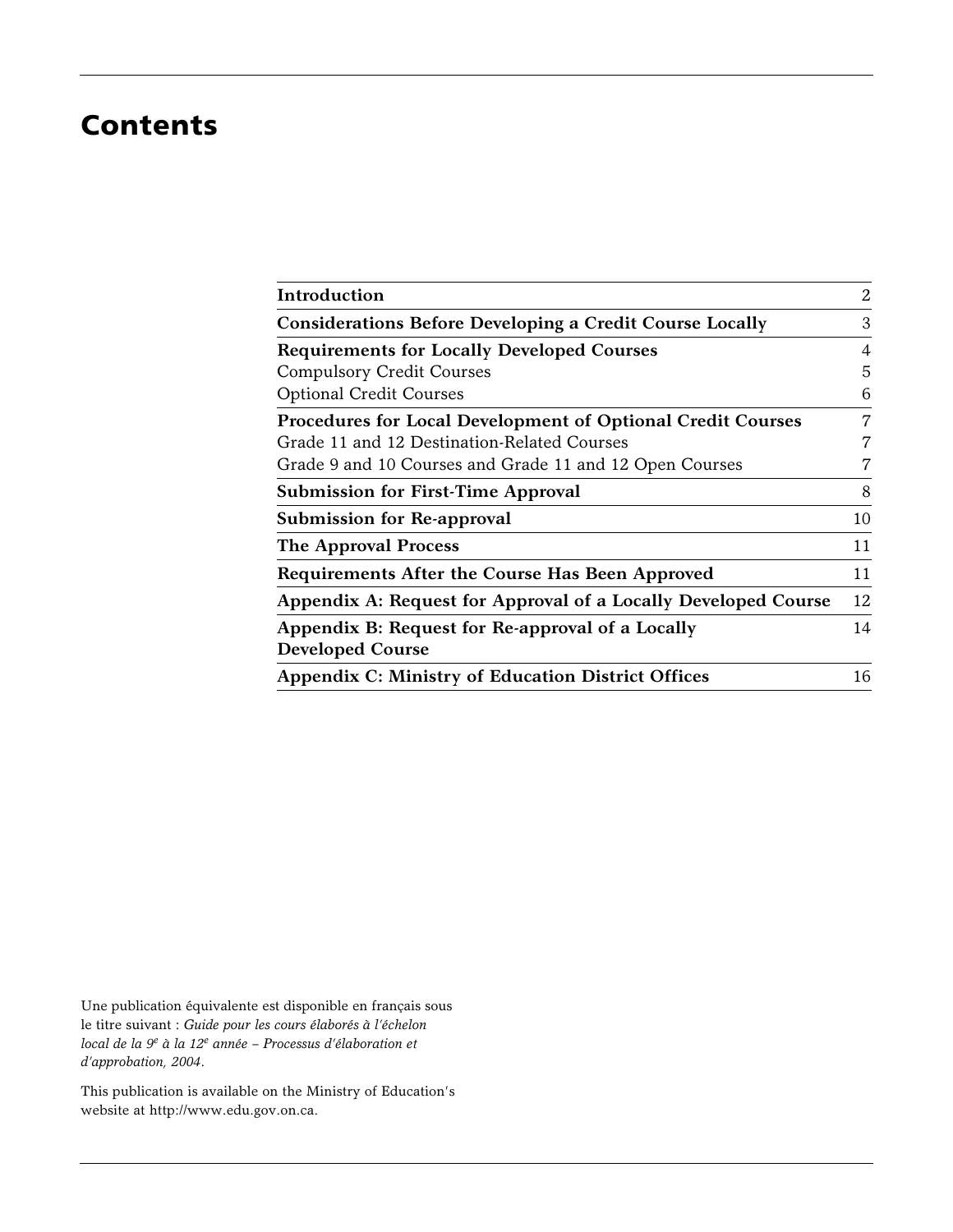## **Introduction**

Ontario's schools are committed to offering an education program that prepares all students for further education and work, and helps them to become independent, productive, and responsible members of society. The secondary school program is designed to give students the learning opportunities, flexibility, and support they need to meet the curriculum expectations in their courses and to proceed towards a diploma. Ministry policy provides a wide range of strategies and program options for schools to use to enable students to achieve the provincial curriculum expectations and to prepare for their postsecondary destinations. In cases where students' educational and/or career preparation needs cannot be met by courses authorized by the provincial curriculum policy documents, school boards, school authorities, Provincial Schools, and inspected private schools may develop courses locally that can be counted as credits for diploma purposes.

Ministry policy with respect to locally developed courses is defined in *Ontario Secondary Schools, Grades 9 to 12: Program and Diploma Requirements, 1999* (OSS), section 7.1.2. All locally developed courses, with the exception of religious education credit courses developed by Roman Catholic district school boards, must be approved by the ministry. The present document provides information to assist school boards<sup>1</sup> in preparing their submissions to the ministry for approval of locally developed courses in Grades 9 to 12.

This document replaces the *Guide to Locally Developed Courses, Grades 9 to 12: Approval Requirements and Procedures, 2000*.

<sup>1.</sup> Unless specified otherwise, the term *school boards*, as used throughout this document, includes district school boards, school authorities, Provincial Schools, and inspected private schools.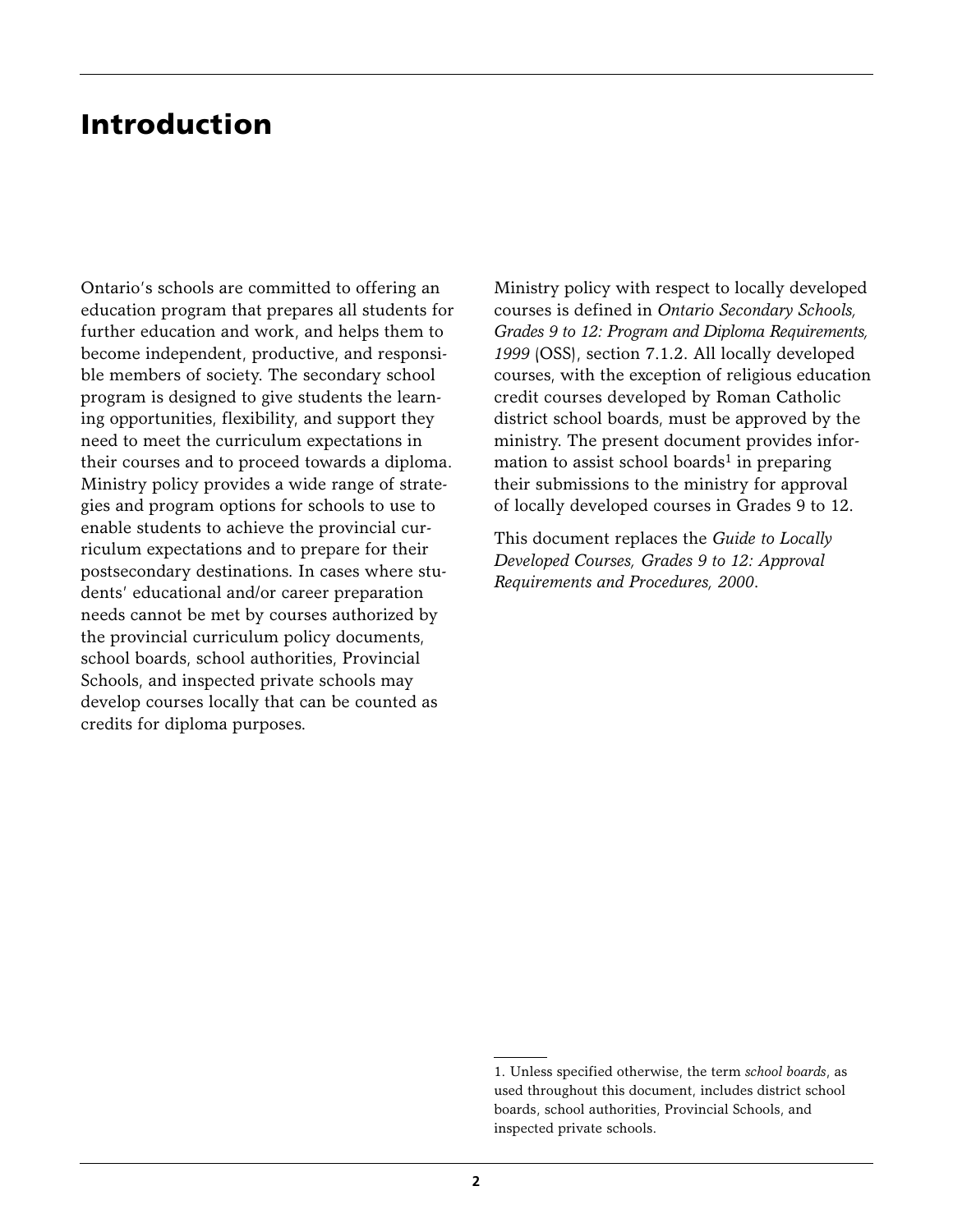# **Considerations Before Developing a Credit Course Locally**

Before developing a credit course locally, school boards should first consider whether any of the various strategies and program options listed below (some of which are identified in OSS, section 5.5.1) would adequately meet the needs of the students for whom the course is intended:

- programs that combine credit courses and remedial skills programs to support achievement in English, mathematics, and science;
- provincial credit courses on learning strategies that schools may offer to assist students in consolidating their skills. Schools may offer a learning strategies course to students with an Individual Education Plan (IEP) in each of Grades 9 to 12 and to students who do not have an IEP in Grade 9 and Grade 12. For the Grade 9 course (Learning Strategies 1: Skills for Success in Secondary School), see *The Ontario Curriculum, Grades 9 and 10: Guidance and Career Education, 1999*. For the Grade 12 course (Advanced Learning Strategies: Skills for Success After Secondary School), see *The Ontario Curriculum, Grades 11 and 12: Guidance and Career Education, 2000*;
- academic support programs to assist students in completing course requirements and earning credits. Features of such programs include individualized programming, peer-assisted activities, workshops, small-group study, and community-based mentoring;
- tutorial programs involving postsecondary students (e.g., the Tutors in the Classroom program) and other tutors;
- grouping of students with similar needs in separate classes and in specialized programs;
- substitution for up to three courses that meet provincial compulsory credit requirements, using other courses in the Ontario secondary curriculum policy documents that meet compulsory credit requirements and that are better suited to a student's individual needs (see OSS, section 3.2, "Substitutions for Compulsory Courses", and appendix 5, "Compulsory Credits"). Locally developed compulsory credit courses are not counted as substitutions;
- the Grade 11 open course Literacy Skills: Reading and Writing (ELS3O), designed to help students prepare for the Ontario Secondary School Literacy Test. This course may be used to meet the additional compulsory credit requirement of "one credit for an additional course in English from the secondary curriculum policy documents for English" (see under group 1 in appendix 5 to OSS);
- enhanced opportunities for work experience, cooperative education programs, or school–work transition programs;
- modified and/or alternative curriculum expectations for students who are receiving special education programs and services;
- adjustment of individual student timetables as appropriate;
- multi-credit broad-based technology courses that lead to apprenticeship or certification programs or that are part of school–work transition programs, and that may be planned for up to 330 hours of scheduled instructional time (see *The Ontario Curriculum, Grades 11 and 12: Technological Education, 2000*);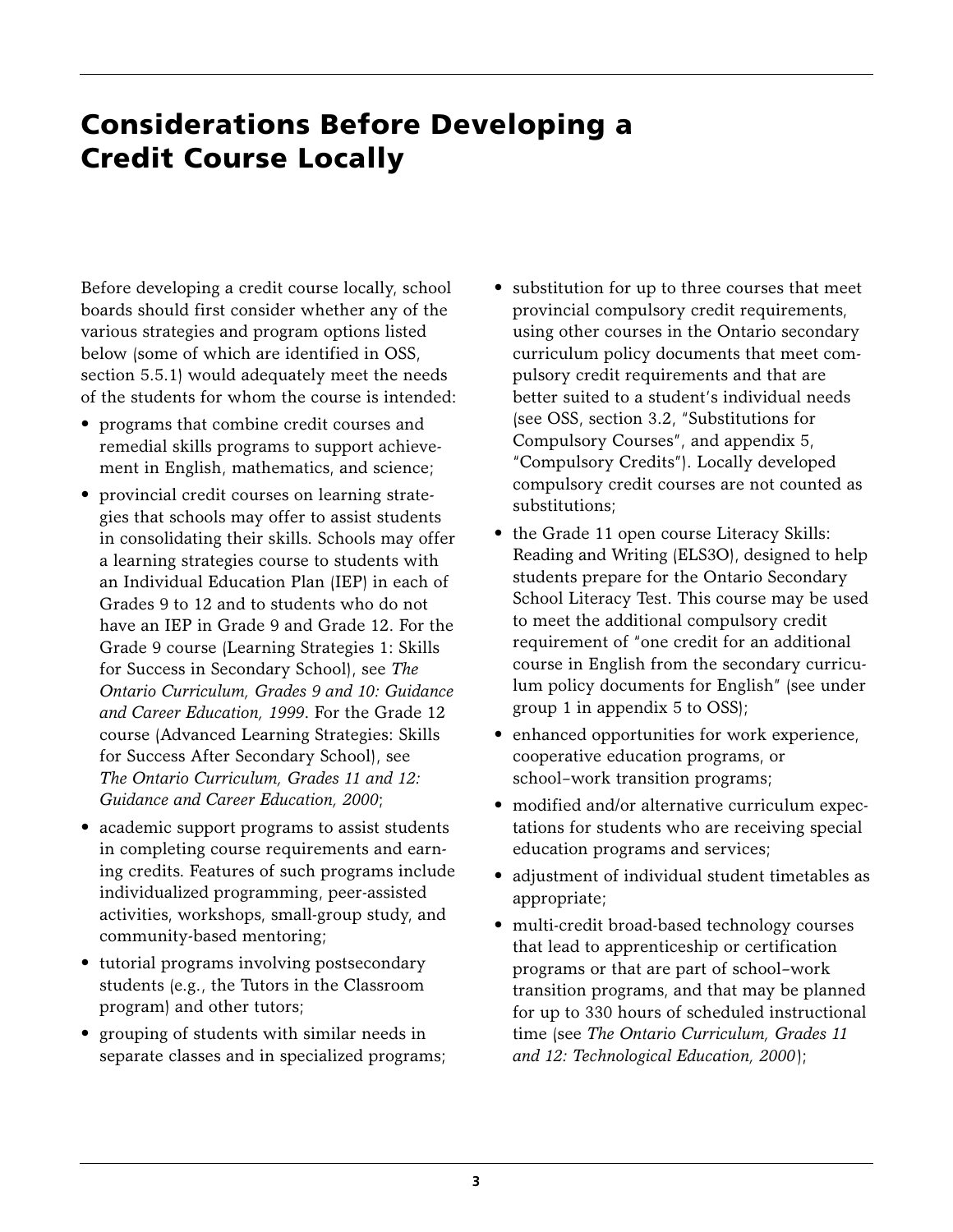# **Requirements for Locally Developed Courses**

- Ontario Youth Apprenticeship Programs (OYAP) for students who are sixteen years of age or older, and who have completed at least sixteen credits towards the Ontario Secondary School Diploma (see *Cooperative Education and Other Forms of Experiential Learning: Policies and Procedures for Ontario Secondary Schools, 2000*);
- single-credit courses and multiple-credit packages that may be offered in interdisciplinary studies (see *The Ontario Curriculum, Grades 11 and 12: Interdisciplinary Studies, 2002*).

School boards may develop two kinds of courses locally: compulsory credit courses and optional credit courses. Considerations and requirements particular to each of the two kinds of courses are outlined on pages 5 and 6. The following requirements and conditions apply to all locally developed courses:

- The course content, teaching strategies, and assessment and evaluation procedures connected with any locally developed course must accord with current ministry policy, as outlined in OSS; *The Ontario Curriculum, Grades 9 to 12: Program Planning and Assessment, 2000*; and other ministry policy documents as well as current policy/program memoranda.
- Because locally developed courses are intended to meet needs that are not met by courses provided in the curriculum policy documents, locally developed courses must not duplicate the provincial curriculum. A small degree of overlap between locally developed and provincial courses may be unavoidable, but locally developed courses that contain a significant number of expectations that already exist in a provincial course will not be approved. Also, a course that differs from a provincial course only in its method of delivery, or in that it adds material to enrich the provincial curriculum expectations, will not receive ministry approval as a locally developed course.
- All locally developed courses must lead to courses outlined in the secondary curriculum policy documents and/or be part of a specialized program that provides a particular curriculum focus to assist students in meeting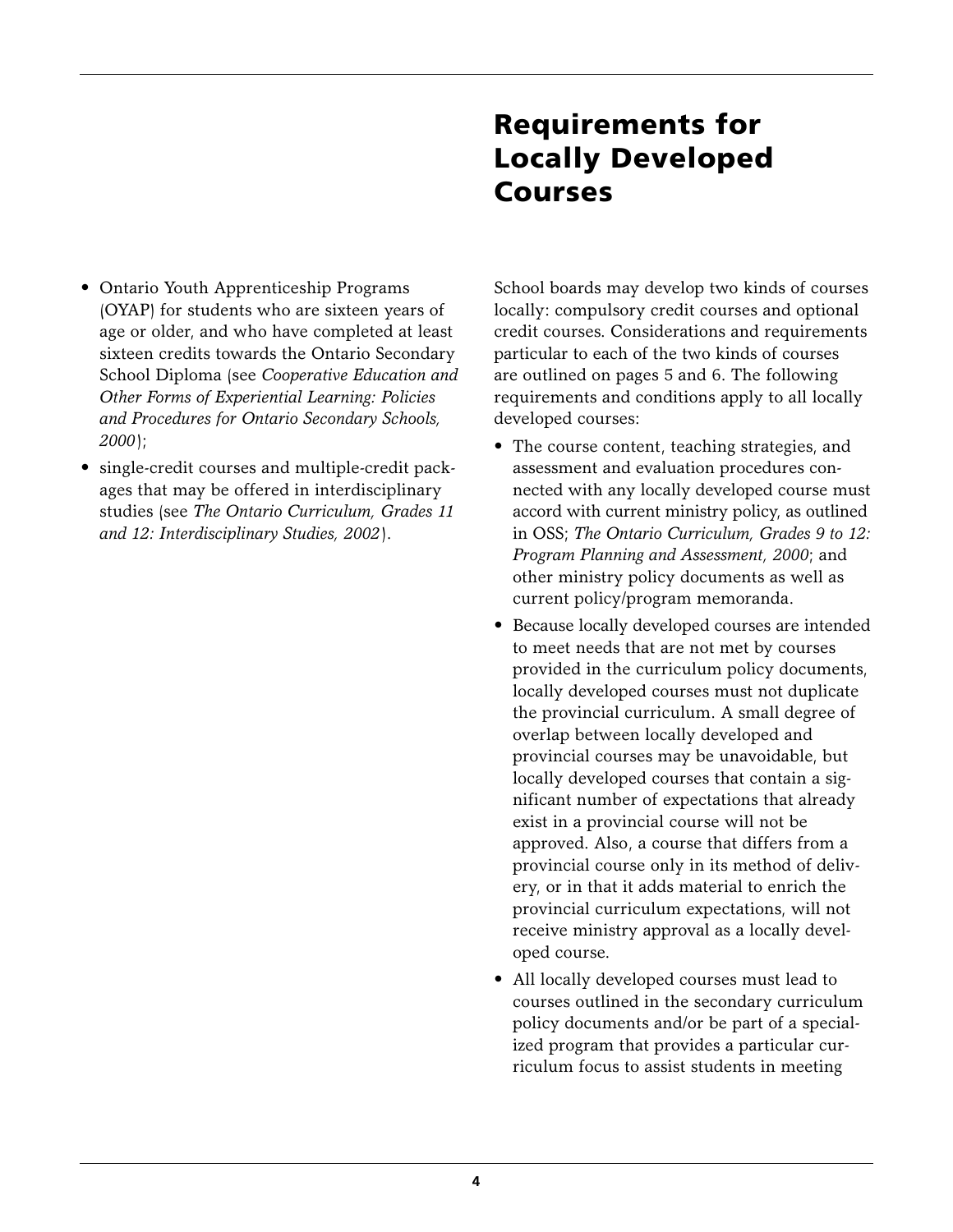the diploma requirements and in making the transition to a postsecondary destination. Specialized programs are generally offered to students in Grades 11 and 12. In some instances, specialized programs may begin in Grade 10 (e.g., school–work transition programs). A specialized program may be composed of a combination of courses outlined in the secondary curriculum policy documents and locally developed courses (see OSS, section 7.4, "Specialized Programs").

• Ministry approval of locally developed courses will be valid for *three* years.

### **COMPULSORY CREDIT COURSES**

Locally developed compulsory credit courses are intended for students who require a measure of flexibility and support in order to meet the compulsory credit requirements in English, mathematics, and science for the Ontario Secondary School Diploma or Ontario Secondary School Certificate. Locally developed compulsory credit courses must prepare students for further study in courses from the curriculum policy documents for these disciplines.

Some students who enter secondary school do not have the necessary preparation to enable them to succeed in the secondary program. In order to provide students with the opportunity to upgrade their knowledge and skills, a school board may develop locally one course in English, one course in mathematics, and one course in science that can be counted as meeting a compulsory credit requirement in that discipline. These courses may review and reinforce the elementary curriculum expectations essential to the development of a stronger foundation in the knowledge and skills necessary for further study in the disciplines at the secondary level. Upon successful completion of a Grade 9 locally developed compulsory credit course, some students may proceed to a Grade 9 academic or applied course. Others may proceed to a Grade l0

locally developed optional credit course, which would provide a "stepping stone" from the Grade 9 locally developed compulsory credit course to the Grade 11 workplace preparation course in that discipline. Boards should note that the Grade 9 locally developed compulsory credit course and the Grade 10 locally developed optional credit course in each of English, mathematics, and science may be scheduled for 110 or 220 hours of class time. *All such 220-hour courses will be counted as single-credit courses for the purpose of reporting student achievement*. Boards, however, will be allowed to count these 220-hour locally developed single-credit courses as two credits for the purpose of calculating the average number of credits per pupil under the Special Assistance for Average Per-Pupil Credit Load component of the Teacher Qualifications and Experience Grant.

The requirements and conditions associated with locally developed compulsory credit courses are as follows:

- A school board may develop locally one course in English, one course in mathematics, and one course in science that can be counted as meeting a compulsory credit requirement in that discipline.
- Locally developed courses may not be counted as compulsory credits or replace any compulsory credit courses in disciplines other than those specified above.
- A student may count no more than three such locally developed courses – one each in English, mathematics, and science – as compulsory credits. These credits are not considered to be substitutions (see OSS, section 3.2, "Substitutions for Compulsory Courses").
- Locally developed compulsory credit courses will not have a specific course type designation.
- Locally developed compulsory credit courses may be full- or half-credit courses. A locally developed compulsory credit course that has been developed by a board and approved by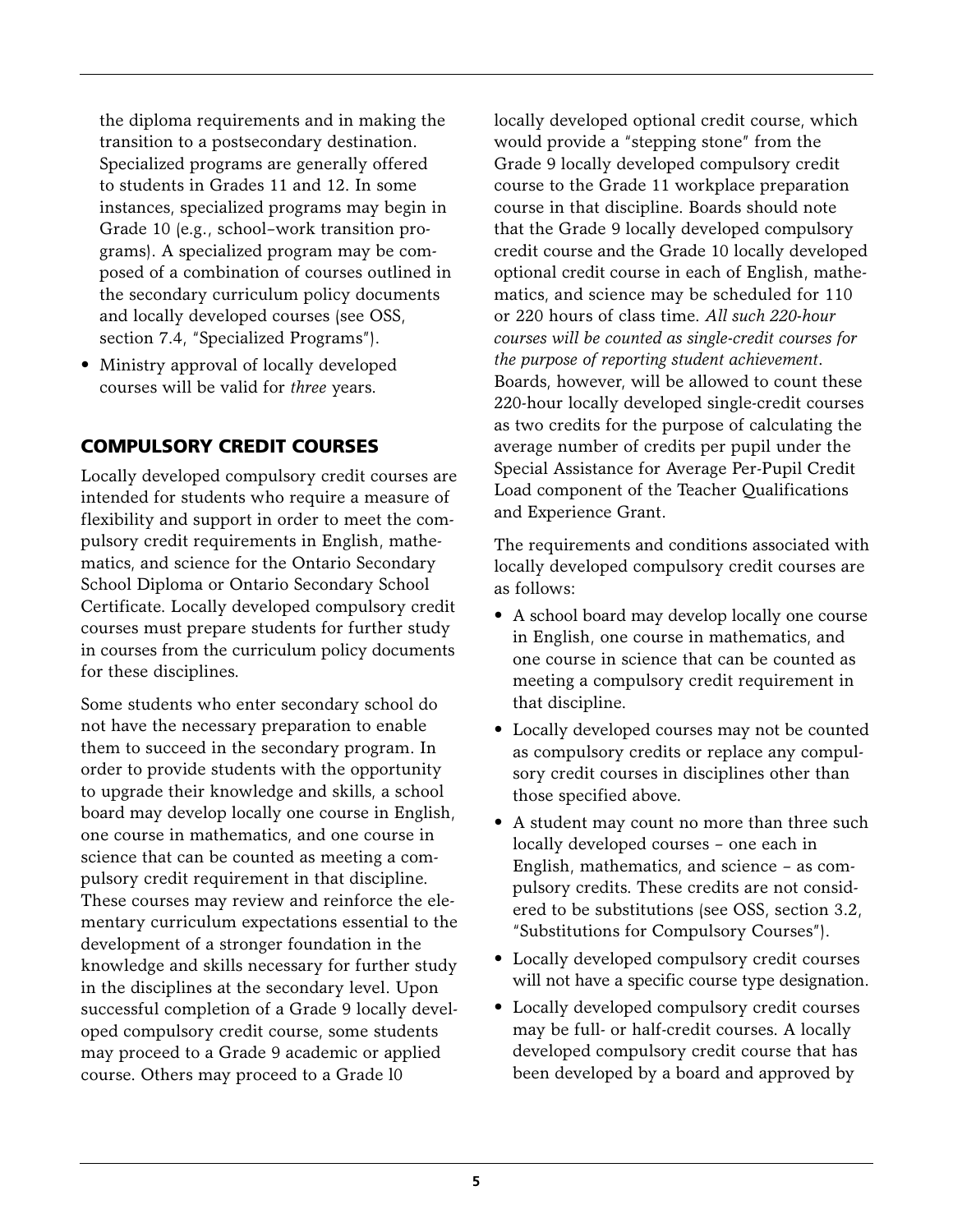the ministry as a full-credit course (110 hours) may be delivered as two half-credit courses (55 hours each) as long as the conditions for half-credit courses specified in *The Ontario Curriculum, Grades 9 to 12: Program Planning and Assessment, 2000* are met.

### **OPTIONAL CREDIT COURSES**

Optional credit courses are intended to meet the educational needs and/or career preparation needs of students that are not met by the provincial courses.

The requirements and conditions associated with locally developed optional credit courses are as follows:

- Courses that can be counted as optional credits may be developed locally in any grade and in any discipline. The expectations in locally developed optional credit courses must be appropriate for the subject, course type, and grade level.
- Inspected private schools may develop up to four optional credit courses in religious education (see OSS, section 7.1.3.2, "Inspected Private Schools").
- Locally developed optional credit courses must have a specific course type designation (i.e., applied, academic, university preparation, university/college preparation, college preparation, workplace preparation, or open), and must be developed in accordance with ministry policy relating to course types, as outlined in OSS, chapter 4, and in *The Ontario Curriculum, Grades 9 to 12: Program Planning and Assessment, 2000*.
- Grade 12 university, university/college, and college preparation locally developed optional credit courses must be full-credit courses (110 hours), and may not be delivered as half-credit courses.
- Grade 12 workplace preparation and open locally developed optional credit courses, and locally developed optional credit courses for Grades 9 to 11 in any course type, may be either full- or half-credit courses. A course in this group that has been developed by a board and approved by the ministry as a full-credit course may be delivered as two half-credit courses (55 hours each) as long as the conditions for half-credit courses specified in *The Ontario Curriculum, Grades 9 to 12: Program Planning and Assessment, 2000* are met.
- Destination-related courses in Grades 11 and 12 (i.e., university, university/college, college, or workplace preparation courses) must be developed in consultation with the appropriate postsecondary partners (i.e., universities, colleges, trade associations, or workplaces).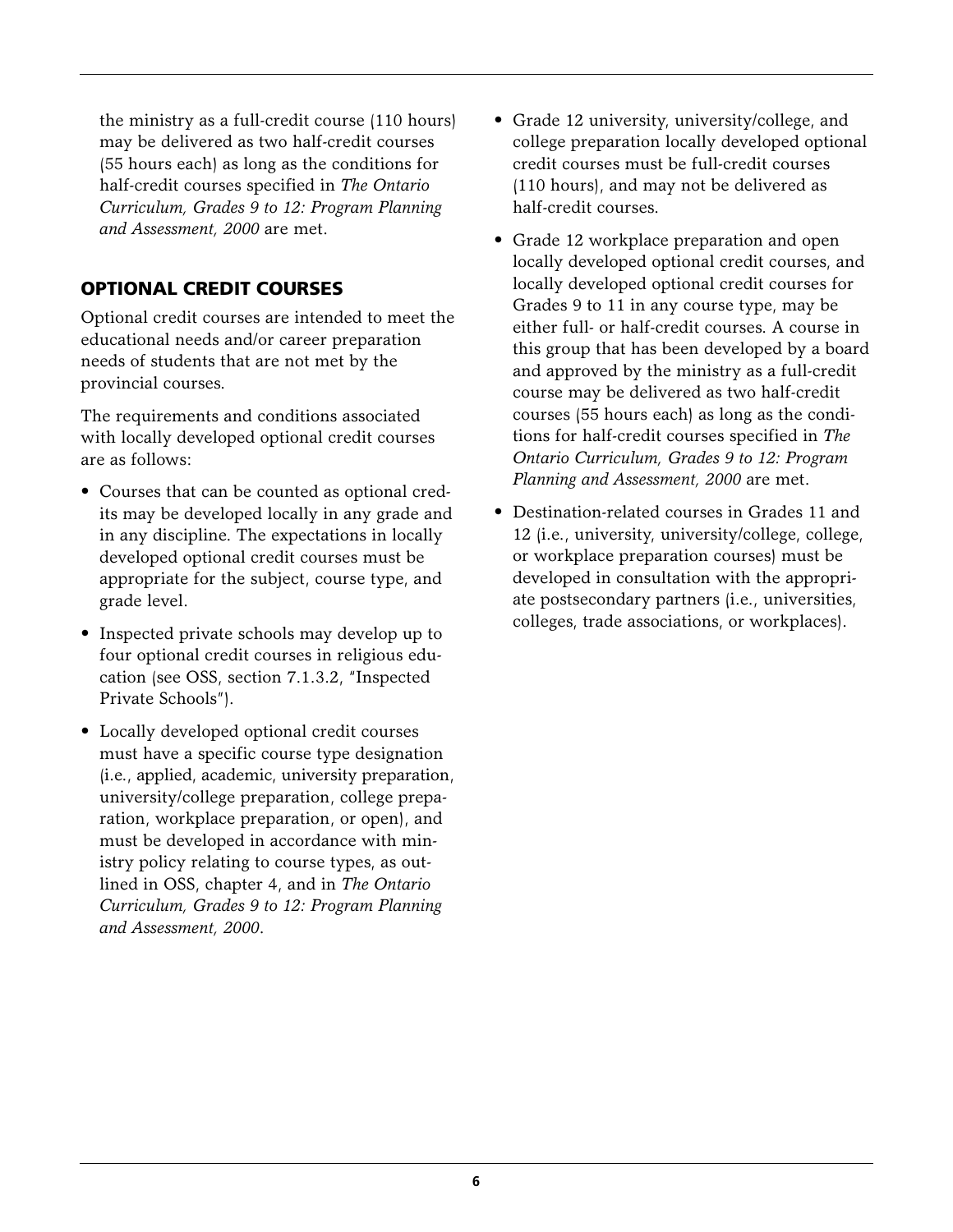# **Procedures for Local Development of Optional Credit Courses**

### **GRADE 11 AND 12 DESTINATION-RELATED COURSES**

As stated above, destination-related locally developed optional credit courses in Grades 11 and 12 must be developed in consultation with the appropriate postsecondary partner(s). On the Request for Approval form (see appendix A), the ministry requires the signature of a representative of the postsecondary partner that was consulted in the development of the course indicating that the postsecondary partner recognizes the appropriateness of the content of the course for the destination. The signing authorities for the participating institutions or organizations for the four types of Grade 11 and 12 destinationrelated courses are as follows:

- university preparation courses the academic vice-president of any Ontario university
- university/college preparation courses the academic vice-president of any Ontario university *and* the academic vice-president of any Ontario college of applied arts and technology
- college preparation courses the academic vice-president of any Ontario college of applied arts and technology
- workplace preparation courses a representative of a local employer, a provincial or regional trade association, or a business/ industry organization or council

If the course has been developed in consultation with several postsecondary partners, the Request for Approval form must be signed by the representative of at least one participating institution or organization from each category of institution or organization appropriate for the course (e.g., university, college, trade association).

School boards are responsible for establishing the procedures by which representatives of Ontario universities, colleges, and employing organizations are consulted in the local development of an optional credit course. It is strongly suggested that the appropriate supervisory officer of a school board contact the official of each participating institution or organization who has signing authority, before the board begins to develop such a course.

### **GRADE 9 AND 10 COURSES AND GRADE 11 AND 12 OPEN COURSES**

Locally developed optional credit courses for Grades 9 and 10 and locally developed optional credit open courses for Grades 11 and 12 do not require specific consultation or signatures. However, if community and/or postsecondary partners were involved in the development of the course, a representative of each partner consulted should sign the Request for Approval form.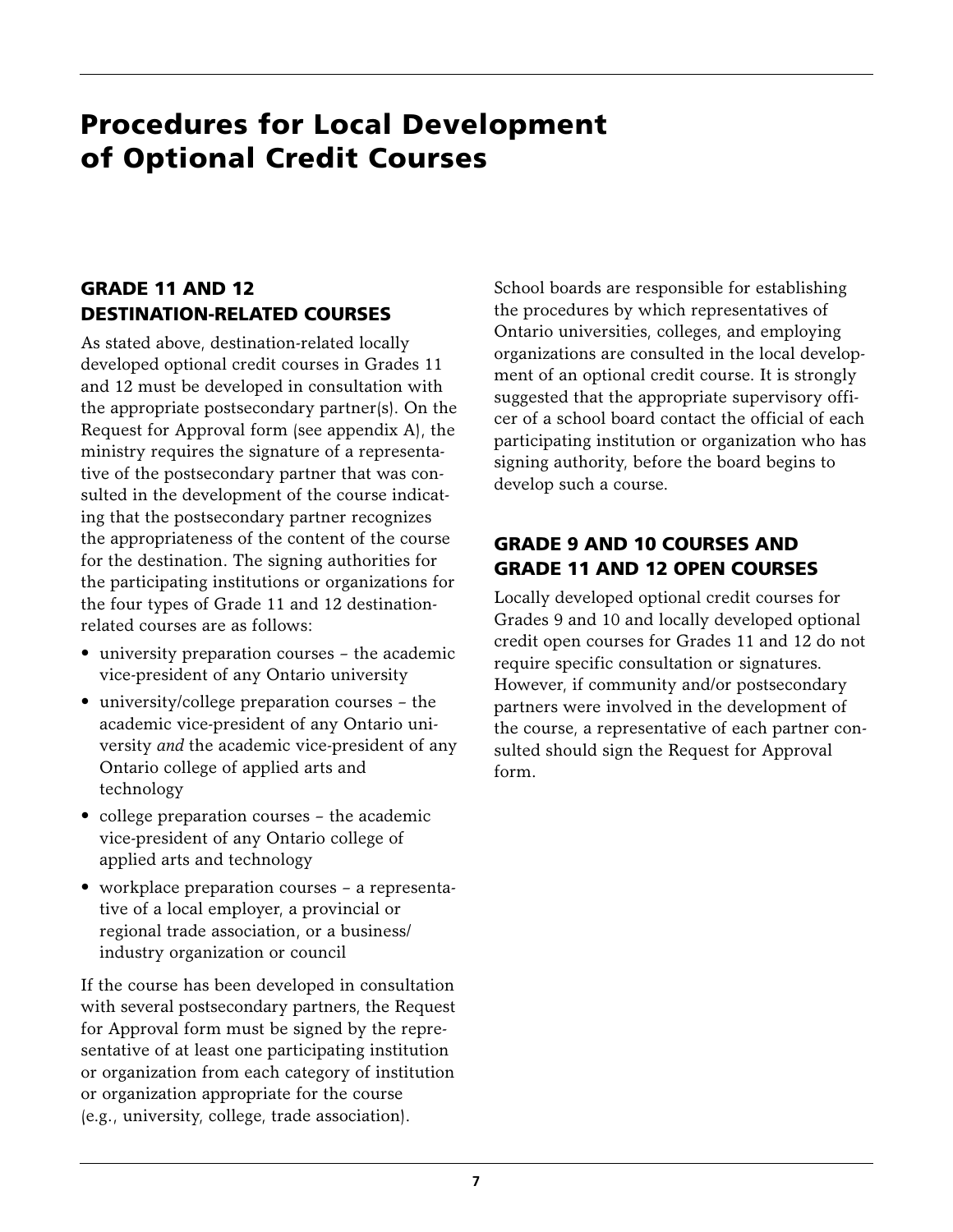# **Submission for First-Time Approval**

School boards applying for first-time approval of a locally developed credit course must complete a Request for Approval form (see appendix A), and provide the following information in a submission attached to the form:

- 1. *Rationale for the course.* Describe the educational and/or career preparation needs of the students for whom the course is intended. Describe also the type of needs assessment that was conducted in order to identify the needs. Explain how the provincial courses in the discipline do not meet those needs.
- 2. *Origin of the course.* If the course is based on an existing course, identify the origin of the course. School boards wishing to use a course developed by another board or developer are responsible for obtaining clearance of copyright and permission to use and/or adapt learning resources and course-related materials developed by others. They must also provide the ministry with the supporting documentation indicating that the board or other developer has given permission to use or adapt the course.
- 3. *Involvement of postsecondary/community partners.* For a Grade 11 or 12 destinationrelated course, describe in detail how the postsecondary or community partners were involved in the development of the course. A representative of at least one participating partner from each category of partner involved (e.g., university, college, business association) must sign the Request for Approval form, in the space provided for that purpose, or provide a letter indicating recognition that the course content is appropriate. (See the preceding section on "Procedures for Local Development of Optional Credit Courses".)

Community and/or postsecondary partners may also be involved in the local development of any other types of courses in Grades 9 to 12. Briefly describe the nature of their involvement. Representatives of these partners should also sign the Request for Approval form, or provide a letter indicating recognition that the course content is appropriate.

- 4. *Links to other courses.* Indicate any prerequisites and/or co-requisites for the locally developed course, and identify the subsequent course(s) or postsecondary program(s) that students will be prepared to take after successfully completing the locally developed course. Also, describe the links to other courses and the possible "pathway". All courses in a given pathway should demonstrate a clear progression from one grade level to the next. If the local course is a component of a specialized program, describe the program in full, showing the placement of the proposed locally developed course in relation to previous, concurrent, and subsequent courses. Indicate also whether the program will contain other locally developed courses that will be submitted in the future.
- 5. *Course description.* Provide the exact course title, grade, course type (for optional credit courses only), and credit value of the course, followed by the course description. The course description must provide information on course content in a clear and concise way, and must follow the format used for course descriptions in the provincial curriculum policy documents. It should provide sufficient information to enable students and their parents to make appropriate course selections.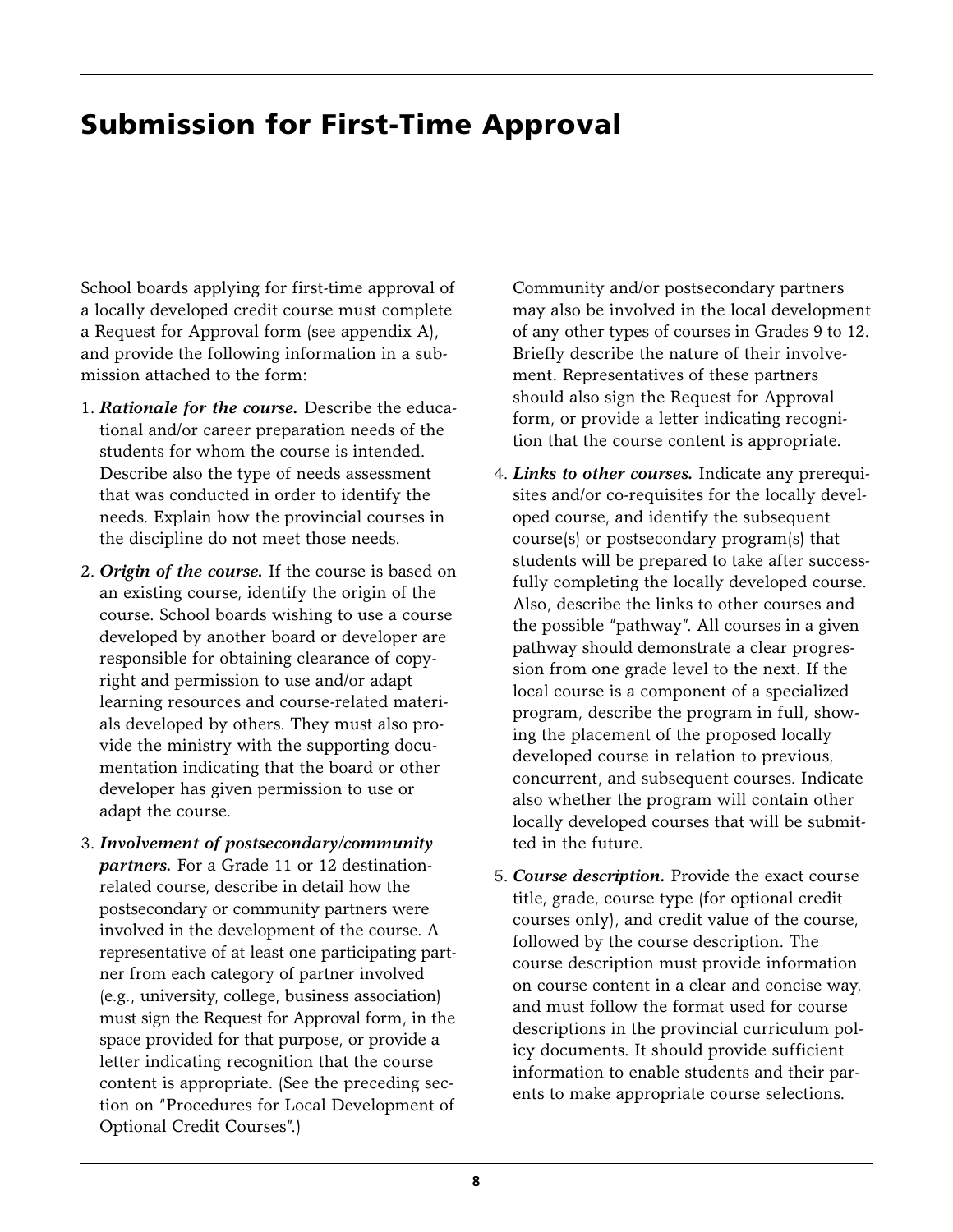6. *Curriculum expectations.* Provide the curriculum expectations for the course. The knowledge and skills that students will acquire by the end of the course must be expressed as overall and specific expectations, organized by strands, and presented in the format used for courses in the provincial curriculum policy documents. Each of the specific expectations must be related to an overall expectation. The specific expectations should be organized in groups under headings that adequately describe the focus of each group of expectations. The expectations should be appropriate for the grade level, course type, and credit value. They must also be free from bias.

School boards are encouraged to use the strands provided in the provincial curriculum policy document for the discipline, unless those strands are not appropriate for the content of the course. If new strands are used, the strand titles should represent logical divisions of the course content.

- 7. *Curriculum overlap.* Identify, by underlining or highlighting, any expectations in the locally developed course that are the same as or very similar to the expectations of a course in a provincial curriculum policy document. The provincial course from which each overlapping expectation was taken should be specified.
- 8. *Assessment and evaluation of student achievement.* The achievement chart from the provincial curriculum policy document for the discipline will be used in assessing and evaluating students' achievement in the locally developed course. The course content should therefore include knowledge and skills for all of the categories of the provincial achievement chart. Final grades will be determined as described in the section "Reporting Student Achievement" in *The Ontario Curriculum, Grades 9 to 12: Program Planning and Assessment, 2000*.

Since there is no provincial curriculum policy document for religious education, inspected private schools must develop their own achievement chart for their religious education courses. The chart must contain the four categories – Knowledge/Understanding, Thinking/ Inquiry, Communication, Application – and the four levels of achievement that are used in the achievement charts in the provincial curriculum policy documents.

Include in the submission a copy of the achievement chart from the provincial curriculum policy document for the discipline or the new achievement chart for religious education.

9. *Textbooks and resources.* List the textbooks, learning resources, and reference materials to be used in connection with the course.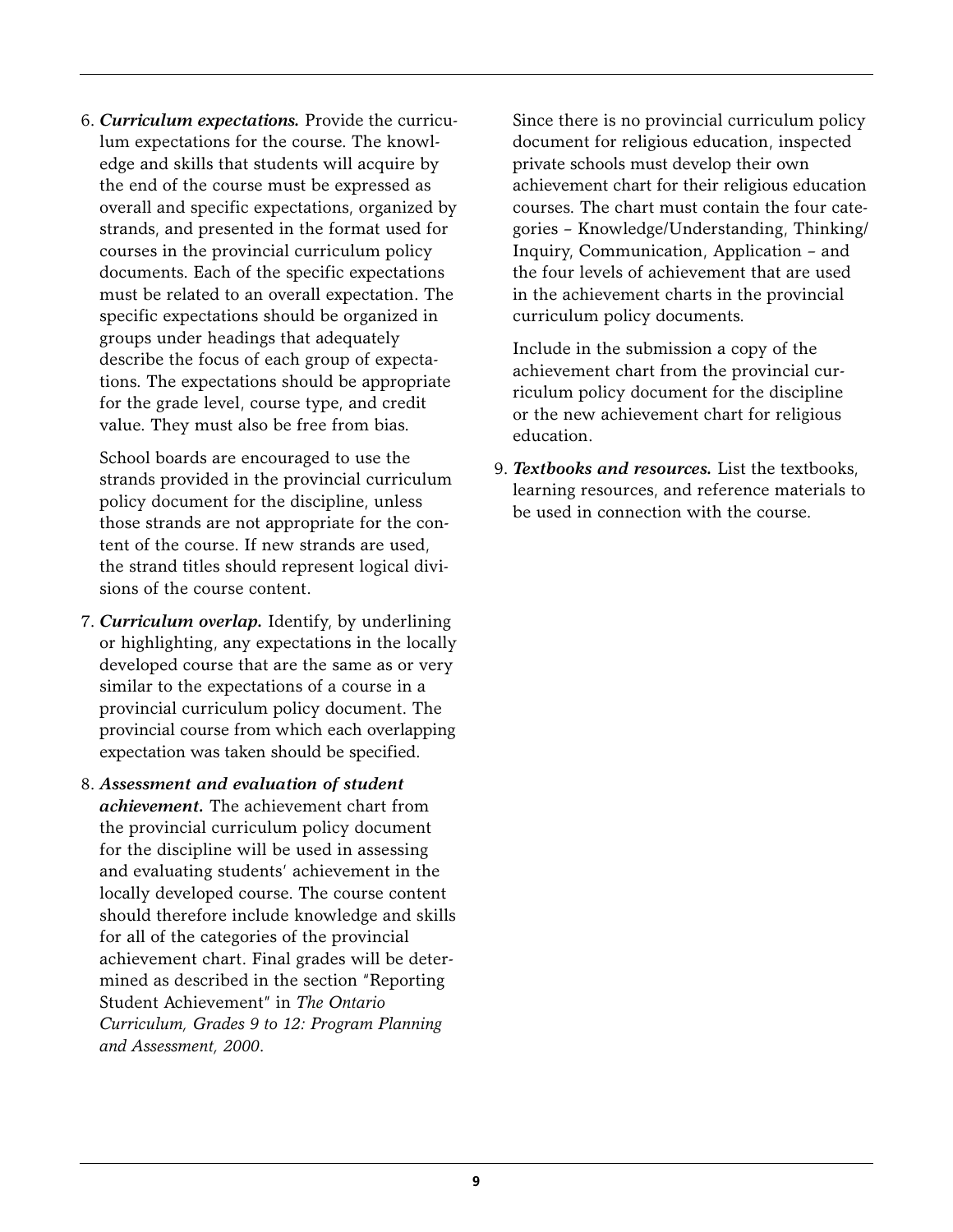# **Submission for Re-approval**

Ministry approval for a locally developed course is valid for *three* years. An approved locally developed credit course that duplicates the provincial curriculum as a result of revision of the provincial curriculum will not be re-approved. Boards are expected to conduct a review of student achievement in the course through an analysis of student achievement data and to review with teachers and students the effectiveness of the course.

To re-apply, boards must submit the Request for Re-approval form for a locally developed credit course (see appendix B), along with the following attachments:

- 1. A copy of the ministry's prior approval of the course and a copy of the original approved course.
- 2. A report on the board's most recent review of the course, signed by the appropriate supervisory officer (for a school board, school authority, or Provincial School) or the principal (for an inspected private school). The report should include the following information:
	- a description of the review process used
	- strengths of the course in meeting the identified needs of the students, and areas for improvement
	- action taken to improve student achievement
- 3. The following statistical data on student achievement for the most recent full school year:
	- the number of students enrolled at the beginning of the course
	- the number of students who passed the course
	- the number of students who did not successfully complete the course, and the next steps for these students (e.g., the student will repeat the course)
- 4. If revisions to the course are proposed, an explanation of the reasons for the revisions and a copy of the revised course with the revisions highlighted. If significant revisions to the course are proposed, the course will be reviewed as a first-time submission, and the request for approval must include all the components of the original submission and must be co-signed by the postsecondary and/or community partners who participated in the development of the original submission.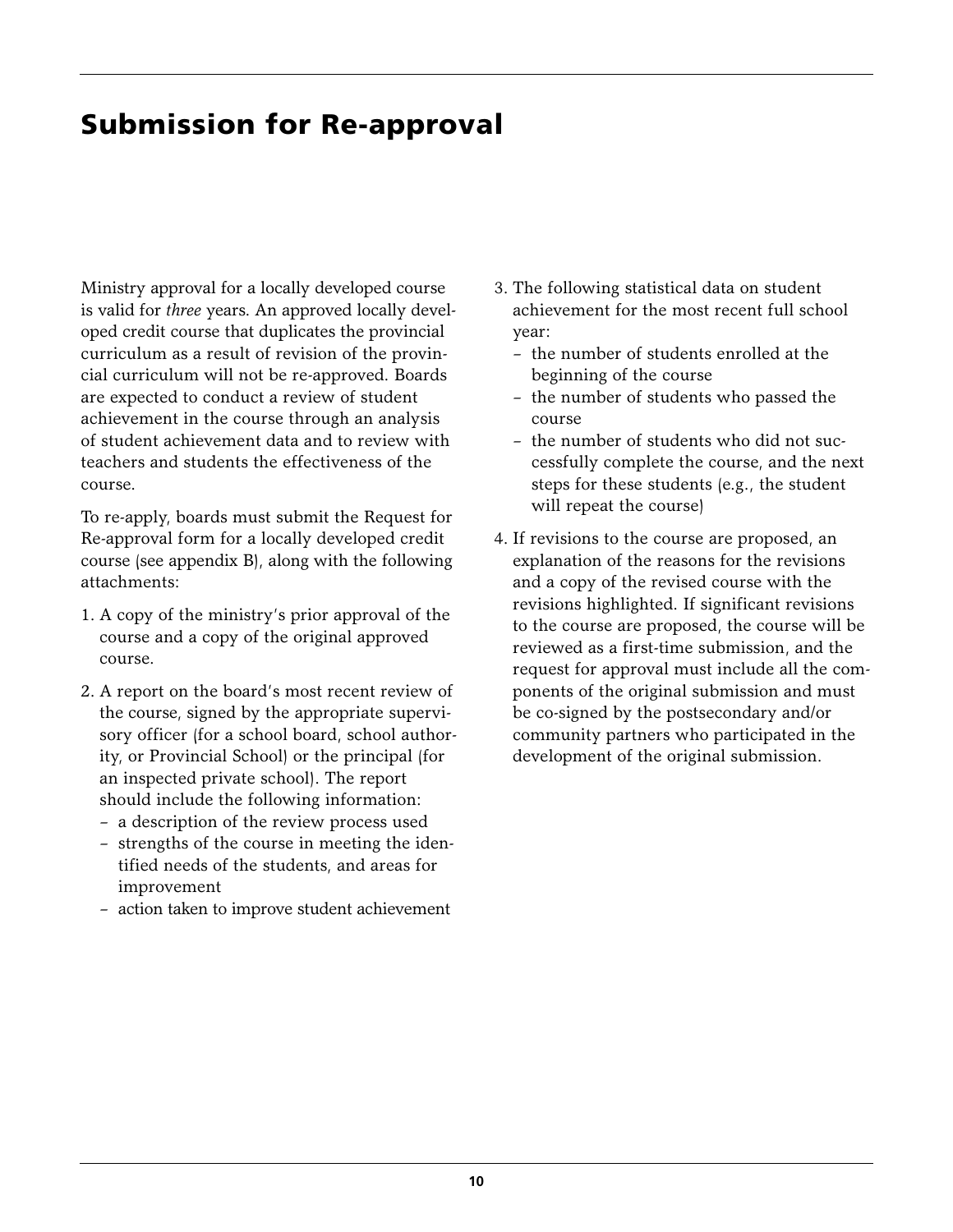# **The Approval Process Requirements After**

In 2004, for approval of all new locally developed courses, boards must submit their requests according to the following schedule:

- by March 31, 2004, for courses to be implemented in the 2004–05 school year
- by September 30, 2004, for courses to be implemented in the 2005–06 school year

Approval will be extended for all locally developed courses (that is, both compulsory and optional credit courses) for which boards were to submit their requests for re-approval by March 31, 2004, and September 30, 2004. Boards must submit their requests for re-approval of these courses by March 31, 2005.

Beginning in 2005, for approval *or* for re-approval of all locally developed courses, boards must submit their requests by March 31.

Note that, beginning in 2005, receipt of requests submitted for approval or re-approval will be acknowledged by the end of April, and school boards will be notified of the status of the review of their submission no later than six months after the deadline for submission.

All requests for approval or re-approval of locally developed courses must be sent to the appropriate ministry district office (see appendix C).

Staff of the ministry will review the proposed courses for rationale; links to provincial curriculum or specialized programs; conformity to OSS program policies and curriculum policies; overlap with provincial curriculum; and appropriateness of the course content for the grade, course type, and credit value.

For locally developed courses approved for the first time, the ministry will provide the appropriate course code in the notification of approval.

# **the Course Has Been Approved**

When the course is approved by the ministry, the course description must be included in the school's course calendar. Any prerequisites or co-requisites, as well as the subsequent course(s) or postsecondary program(s) for which the course prepares students, should be identified in a line following the course description. If the ministry approves a locally developed credit course, the school board may consider that course to be an authorized prerequisite for the provincial course for which it prepares students.

Principals of schools will retain on file up-to-date copies of the outlines of courses of study for any ministry-approved locally developed courses offered at the school. The course outlines for locally developed courses will include the same components as those required for provincial courses (see OSS, section 7.1.1, "Courses of Study").

School boards are responsible for conducting annual reviews of all ministry-approved locally developed credit courses offered in their schools, and for submitting these courses for re-approval to the ministry every three years by the deadline for submission specified in "The Approval Process" section. Offering a course before it is approved may prevent students from receiving credit on completion of the course.

For all ministry-approved locally developed courses, school boards will maintain:

- records of the ministry's approval of the courses;
- records of reviews of the courses by the school board;
- evidence of how effectively the courses meet students' educational needs and/or career preparation needs.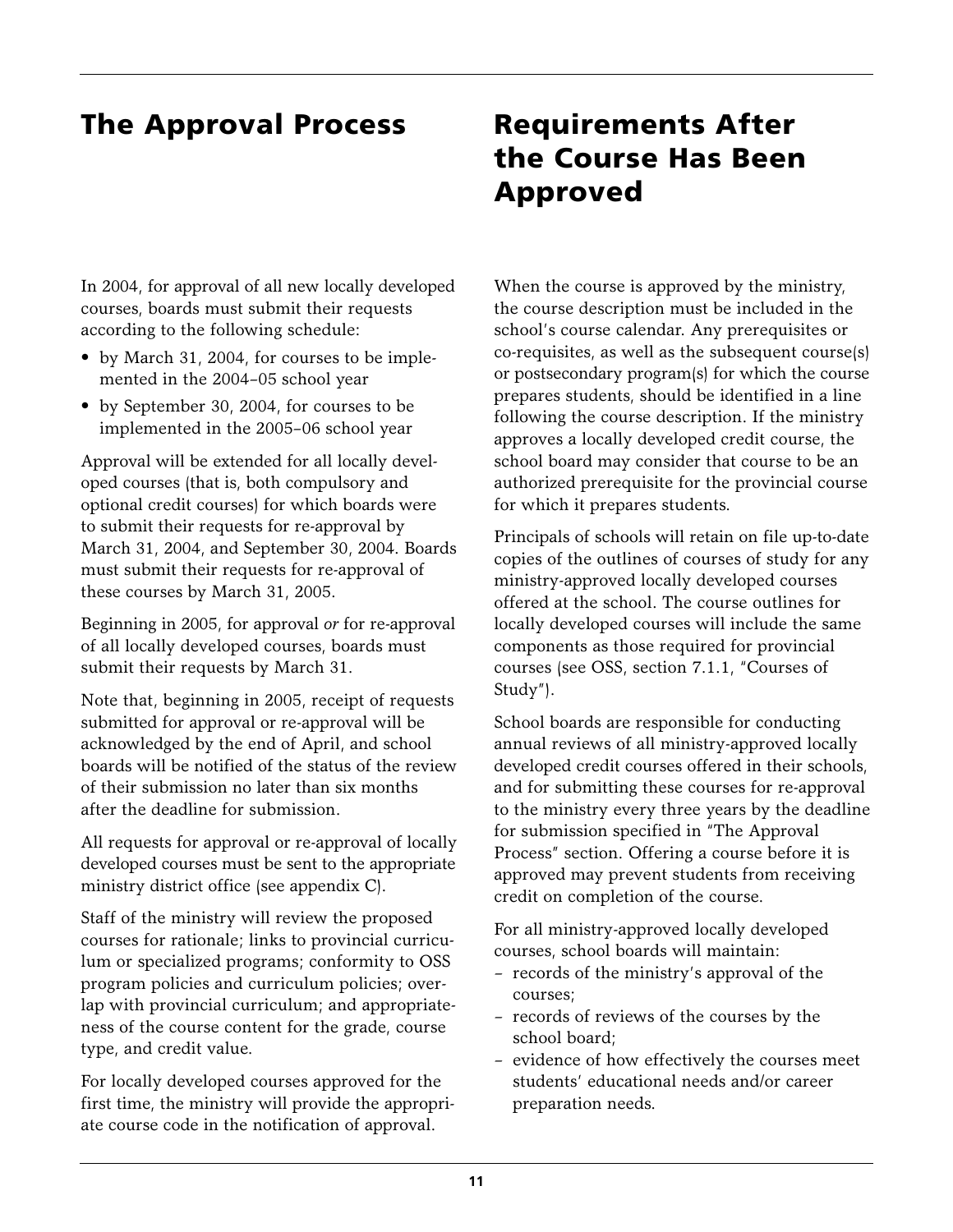# **Appendix A: Request for Approval of a Locally Developed Course**

*Note:* The completed form, with the attached submission as specified in this guide, must be forwarded to the appropriate district office of the Ministry of Education.

#### **SCHOOL BOARD INFORMATION**

| Name of School Board/Authority, Provincial School, or Inspected Private School |  |  |  |
|--------------------------------------------------------------------------------|--|--|--|
|                                                                                |  |  |  |
| Address:                                                                       |  |  |  |
|                                                                                |  |  |  |
|                                                                                |  |  |  |
|                                                                                |  |  |  |
|                                                                                |  |  |  |
|                                                                                |  |  |  |
| E-mail:<br><u> 1980 - Jan Alexandri, fizikar matematika (h. 1980).</u>         |  |  |  |

#### **COURSE INFORMATION**

| <b>Course Title</b>                                                                                                                                                                                                                                                                                                                                                                                                                                          |
|--------------------------------------------------------------------------------------------------------------------------------------------------------------------------------------------------------------------------------------------------------------------------------------------------------------------------------------------------------------------------------------------------------------------------------------------------------------|
|                                                                                                                                                                                                                                                                                                                                                                                                                                                              |
| <b>Compulsory Credit Course</b>                                                                                                                                                                                                                                                                                                                                                                                                                              |
| English<br>Mathematics<br>Science<br>Grade: ________________                                                                                                                                                                                                                                                                                                                                                                                                 |
| <b>Optional Credit Course</b>                                                                                                                                                                                                                                                                                                                                                                                                                                |
| $10 \quad \Box$ 11<br>Grade: I<br>$\overline{9}$<br>$\mathbf{1}$<br>12<br>Course Type                                                                                                                                                                                                                                                                                                                                                                        |
| Discipline/Subject Area                                                                                                                                                                                                                                                                                                                                                                                                                                      |
| (Ministry's curriculum policy document / Religious education for private schools)                                                                                                                                                                                                                                                                                                                                                                            |
| 110<br>Other* (specify) _________<br><b>Scheduled Hours</b><br>-55                                                                                                                                                                                                                                                                                                                                                                                           |
| Other* (specify)<br>0.50<br>1.00<br><b>Credit Value</b>                                                                                                                                                                                                                                                                                                                                                                                                      |
| Year<br>Month<br>Day                                                                                                                                                                                                                                                                                                                                                                                                                                         |
| <b>Projected Enrolment Example 2018</b><br><b>Implementation Date</b>                                                                                                                                                                                                                                                                                                                                                                                        |
|                                                                                                                                                                                                                                                                                                                                                                                                                                                              |
| * Courses in technological education, broad-based technology, may be developed for up to 330 hours, or 3 credits, upon meeting the<br>criteria outlined in The Ontario Curriculum, Grades 11 and 12: Technological Education, 2000.<br>Grade 9 locally developed compulsory single-credit courses and Grade 10 locally developed optional single-credit courses in English,<br>mathematics, and science may be scheduled for 110 or 220 hours of class time. |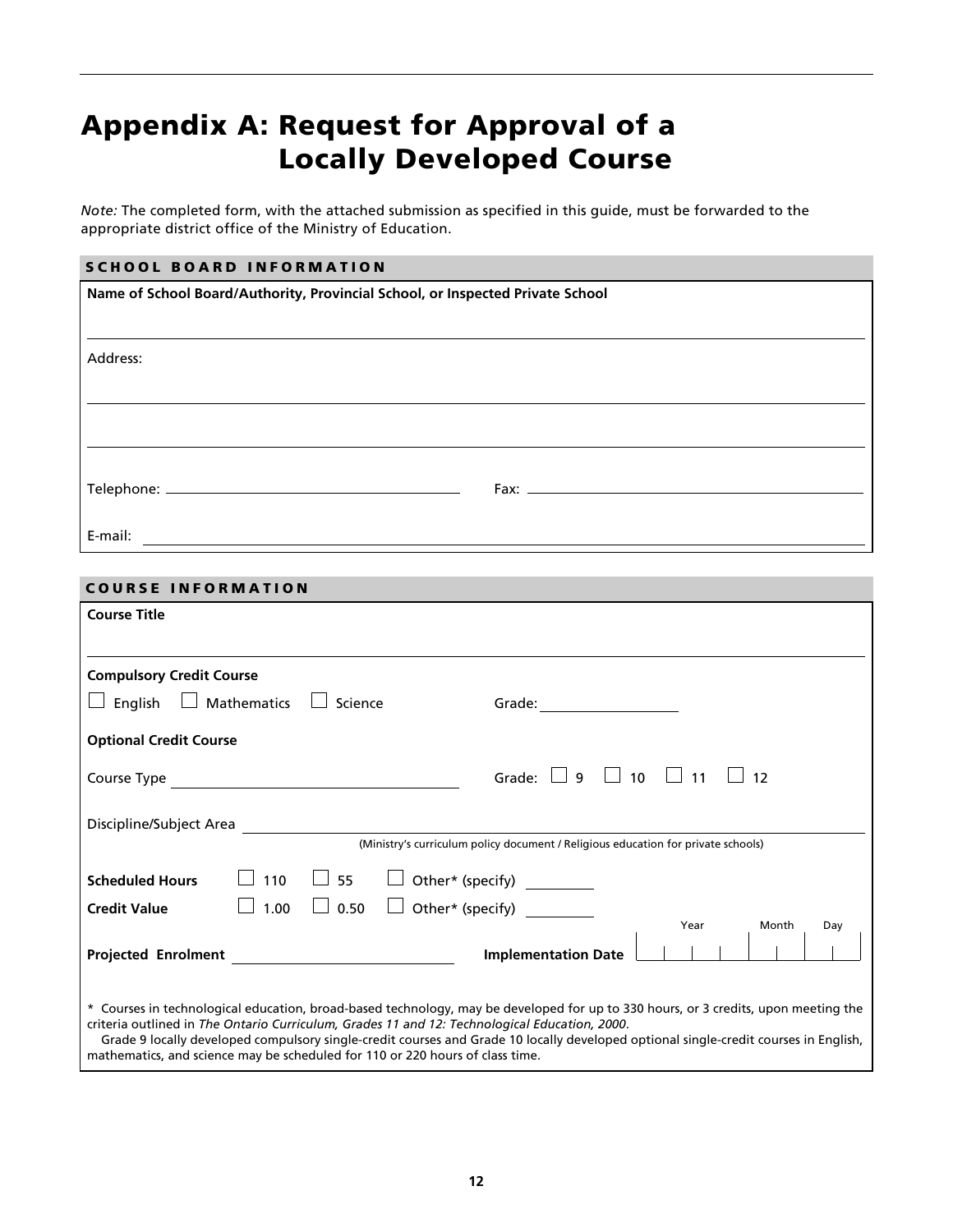#### **CHECKLIST OF REQUIRED COMPONENTS**

| Required Components of a Submission for Initial Approval of a Course                                                          |
|-------------------------------------------------------------------------------------------------------------------------------|
| rationale for the course                                                                                                      |
| information on the origin of the course and permission to use/adapt the course, if applicable                                 |
| account of the involvement of postsecondary/community partners                                                                |
| information about links to other courses, including possible pathway (i.e., preceding, concurrent, and subsequent<br>courses) |
| course description                                                                                                            |
| curriculum expectations (course content)                                                                                      |
| identification of any expectations that overlap with those in the provincial curriculum                                       |
| copy of the achievement chart for the discipline                                                                              |
| list of textbooks, learning resources                                                                                         |

#### **SCHOOL BOARD AUTHORIZATION**

**Official Authorizing the Request**

Print Name and Title (supervisory officer for school boards, school authorities, and Provincial Schools; principal for inspected private schools)

I certify that the curriculum expectations of the courses in the ministry's provincial curriculum policy document for the discipline do not meet the needs of the students for whom this course is intended.

| Year |  | Day |  |  |  |
|------|--|-----|--|--|--|
|      |  |     |  |  |  |
|      |  |     |  |  |  |

Signature of Authorizing Official

#### **PARTICIPATING POSTSECONDARY/COMMUNITY PARTNER(S) (if applicable)**

Sign below or attach letter.

Signature of Official Representative

**Name of Institution/Organization/Employer**

**Name and Title of Representative**

Print Name and Title (academic vice-president for universities and colleges; employer or trade association representative for workplace)

I recognize that the content of the course is appropriate for the destination.

| ucsunauvn. | Year |  |  | Month | Day |  |
|------------|------|--|--|-------|-----|--|
|            |      |  |  |       |     |  |
|            |      |  |  |       |     |  |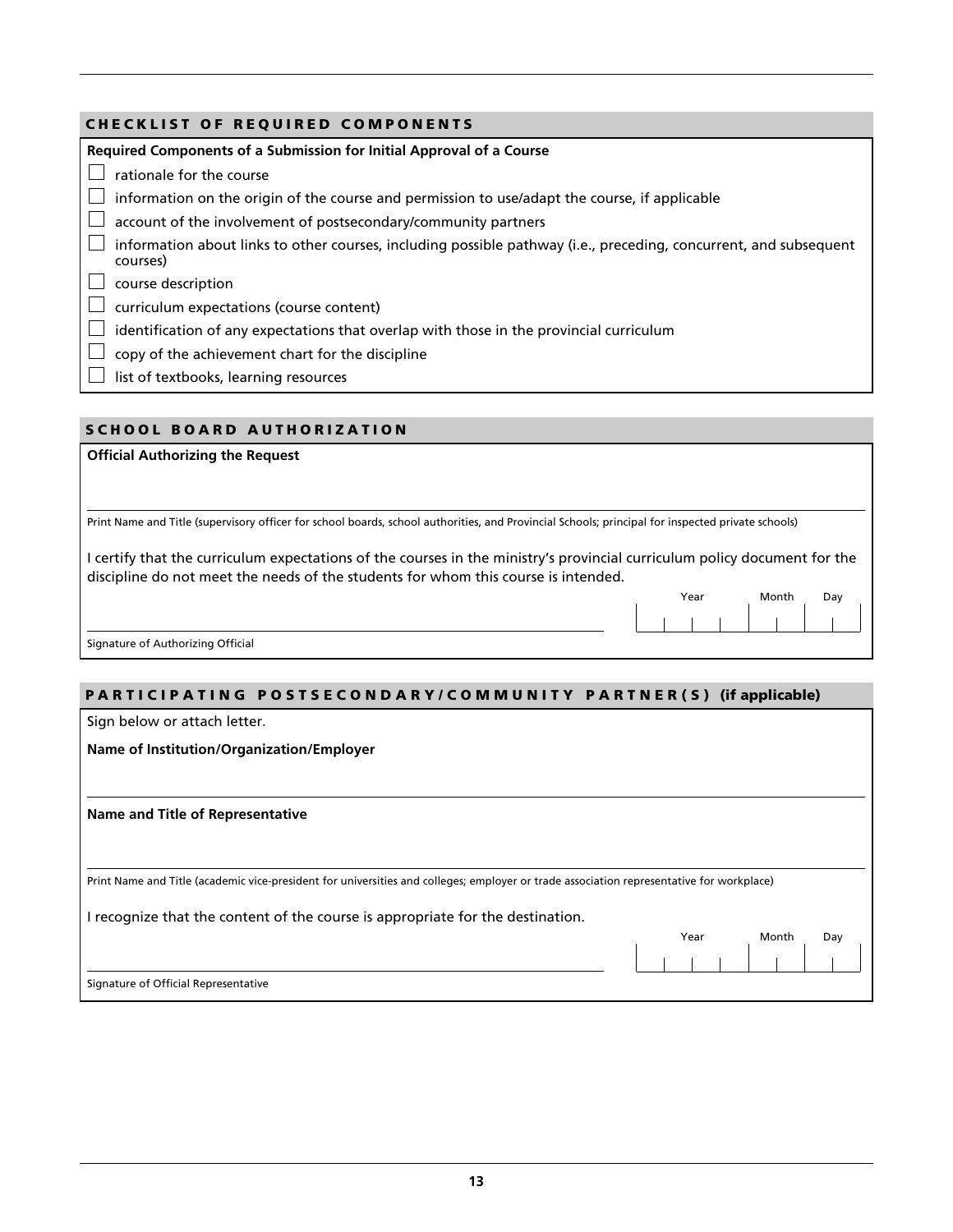# **Appendix B: Request for Re-approval of a Locally Developed Course**

*Note:* The completed form, with the attached submission as specified in this guide, must be forwarded to the appropriate district office of the Ministry of Education.

### **SCHOOL BOARD INFORMATION**

| Name of School Board/Authority, Provincial School, or Inspected Private School |  |  |  |
|--------------------------------------------------------------------------------|--|--|--|
|                                                                                |  |  |  |
| Address:                                                                       |  |  |  |
|                                                                                |  |  |  |
|                                                                                |  |  |  |
|                                                                                |  |  |  |
|                                                                                |  |  |  |
|                                                                                |  |  |  |

#### **COURSE INFORMATION**

| <b>Course Title</b>                                                                                                                                                                                                                 | <b>Course Code</b>                                |
|-------------------------------------------------------------------------------------------------------------------------------------------------------------------------------------------------------------------------------------|---------------------------------------------------|
|                                                                                                                                                                                                                                     |                                                   |
| <b>Compulsory Credit Course</b>                                                                                                                                                                                                     |                                                   |
| $\Box$ English $\Box$ Mathematics $\Box$ Science                                                                                                                                                                                    |                                                   |
| <b>Optional Credit Course</b>                                                                                                                                                                                                       |                                                   |
| Course Type <b>Course Type</b>                                                                                                                                                                                                      | Grade: $\Box$ 9 $\Box$ 10 $\Box$ 11<br>$\vert$ 12 |
| Discipline/Subject Area                                                                                                                                                                                                             |                                                   |
| (Ministry's curriculum policy document / Religious education for private schools)                                                                                                                                                   |                                                   |
| $\Box$ Other* (specify) _________<br>110<br>$\Box$ 55<br><b>Scheduled Hours</b>                                                                                                                                                     |                                                   |
| $\Box$ Other* (specify)<br>$\Box$ 0.50<br>1.00<br><b>Credit Value</b>                                                                                                                                                               |                                                   |
| <b>Date of Initial/Prior Approval</b>                                                                                                                                                                                               |                                                   |
| Year<br>Month<br>Day                                                                                                                                                                                                                |                                                   |
|                                                                                                                                                                                                                                     |                                                   |
| * Courses in technological education, broad-based technology, may be developed for up to 330 hours, or 3 credits, upon meeting<br>the criteria outlined in The Ontario Curriculum, Grades 11 and 12: Technological Education, 2000. |                                                   |
| Grade 9 locally developed compulsory single-credit courses and Grade 10 locally developed optional single-credit courses in English,<br>mathematics, and science may be scheduled for 110 or 220 hours of class time.               |                                                   |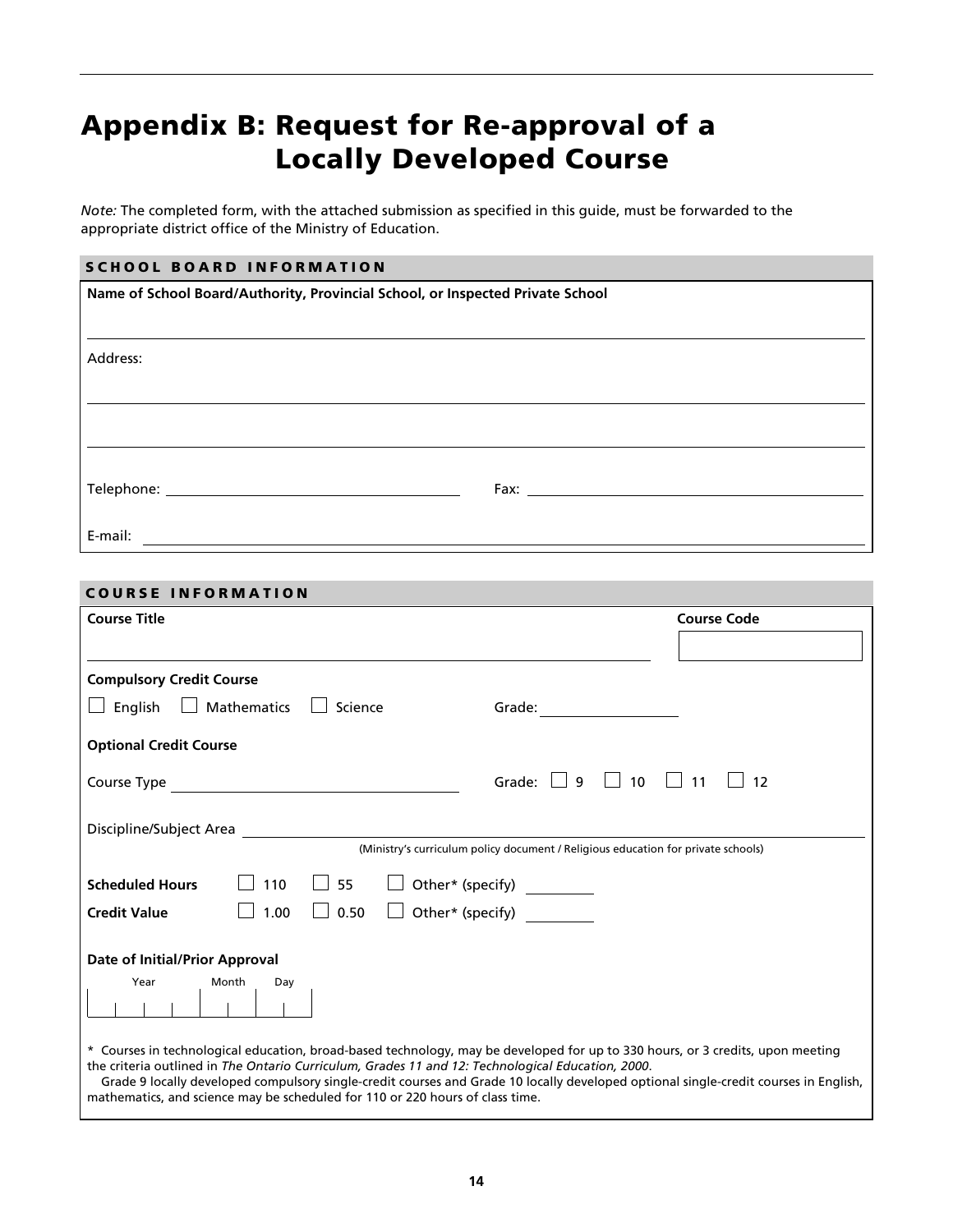#### **CHECKLIST OF REQUIRED COMPONENTS**

**Required Components of a Submission for Re-approval of a Course**

 $\Box$  copy of the ministry's prior approval of the course

 $\Box$  copy of original approved course

 $\Box$  report on the board's most recent review of the course

 $\Box$  if revisions are proposed, copy of revised course with the revisions highlighted and explained

 $\Box$  statistical data on student achievement

#### **SCHOOL BOARD AUTHORIZATION**

#### **Official Authorizing the Request**

Print Name and Title (supervisory officer for school boards, school authorities, and Provincial Schools; principal for inspected private schools)

I certify that the curriculum expectations of the courses in the ministry's provincial curriculum policy document for the discipline do not meet the needs of the students for whom this course is intended.

Year Month Day

Signature of Authorizing Official

#### **PARTICIPATING POSTSECONDARY/COMMUNITY PARTNER(S) (if applicable)**

If the course has been significantly revised, the original postsecondary/community partner(s) must sign below or attach a letter.

**Name of Institution/Organization/Employer**

#### **Name and Title of Representative**

Print Name and Title (academic vice-president for universities and colleges; employer or trade association representative for workplace)

I recognize that the content of the course is appropriate for the destination.

|                                      | Year |  |  | Month |  | Day |  |  |
|--------------------------------------|------|--|--|-------|--|-----|--|--|
|                                      |      |  |  |       |  |     |  |  |
| Signature of Official Representative |      |  |  |       |  |     |  |  |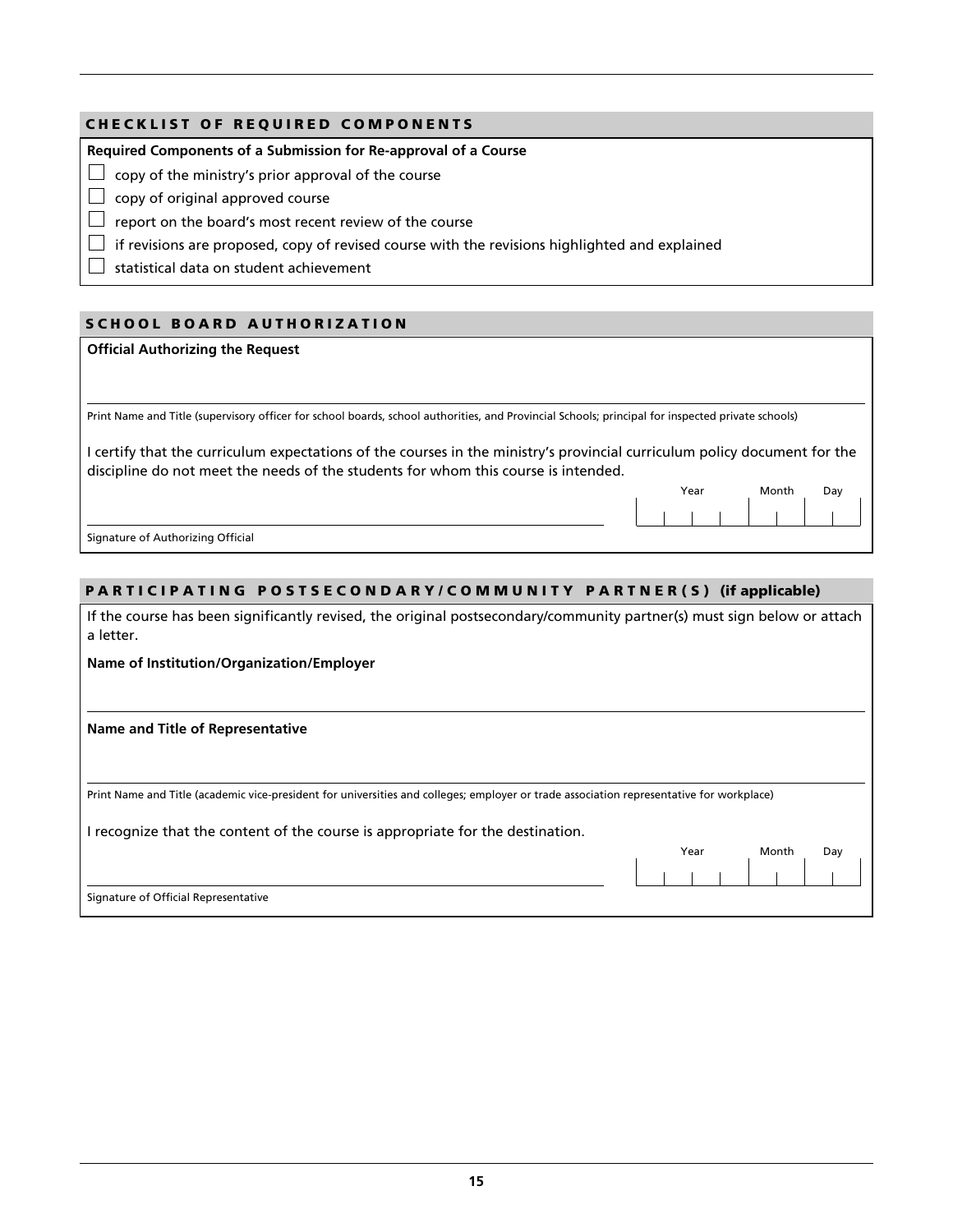# **Appendix C: Ministry of Education District Offices**

### **Barrie District Office**

20 Rose Street, 2nd Floor Barrie ON L4M 2T2

Telephone: 705-725-7627 Toll Free: 800-471-0713 Fax: 705-725-7635 Toll-Free Fax: 800-471-2584

### **London District Office**

217 York Street, Suite 207 London ON N6A 5P9

Telephone: 519-667-1440 Toll Free: 800-265-4221 Fax: 519-667-9769

### **North Bay/Sudbury District Office**

447 McKeown Avenue, Suite 211 North Bay ON P1B 9S9

Telephone: 705-474-7210 Toll Free: 800-461-9570 Fax: 705-497-6896 (North Bay)

### **Ottawa District Office**

1580 Merivale Road, Suite 504 Nepean ON K2G 4B5

Telephone: 613-225-9210 Toll Free: 800-267-1067 Fax: 613-225-2881

### **Thunder Bay District Office**

435 James Street South, Suite 336 Thunder Bay ON P7E 6S9

Telephone: 807-475-1571 Toll Free: 800-465-5020 Fax: 807-475-1550

### **Toronto and Area District Office**

880 Bay Street, 2nd Floor Toronto ON M7A 1N3

Telephone: 416-325-6870 or 416-325-6874 Toll Free: 800-268-5755 Fax: 416-325-4153